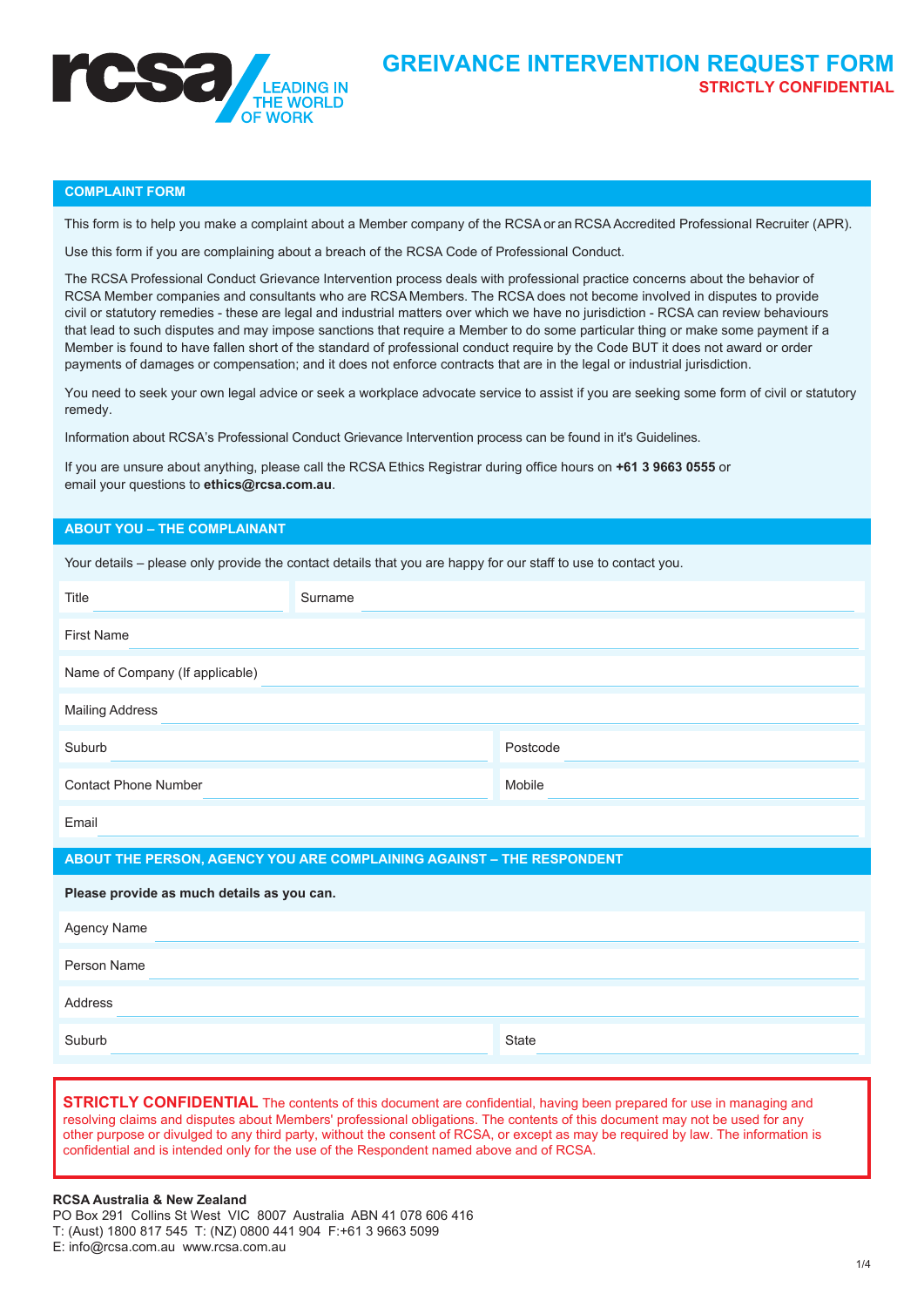| RCSA MAY REQUIRE THAT, AS AN INITIAL STEP, YOU RAISE YOUR COMPLAINT IN WRITING DIRECTLY WITH THE<br>RESPONDENT AND ALLOW REASONABLE TIME (USUALLY 30 DAYS) TO RESPOND. |
|------------------------------------------------------------------------------------------------------------------------------------------------------------------------|
| $\Box$ Yes<br>$\Box$ No<br>Have you reported this matter to the Respondent?                                                                                            |
| If Yes what was the outcome? (Please give details below)                                                                                                               |
| $\Box$ No<br>$\Box$ Yes<br>Are there any circumstances that you think justify the 30 day direct contact period being shortened or waived?                              |
| If Yes please give details below.<br>HAVE YOU TAKEN THIS COMPLAINT TO ANOTHER AGENCY OR ORGANIZATION?                                                                  |
| I.E. OMBUDSMAN, LEGAL JURISDICTION, EEO ETC.<br>$\Box$ Yes<br>$\Box$ No                                                                                                |
| If Yes with whom<br><b>RELEVANT DATES</b>                                                                                                                              |
| Please provide the relevant dates of this occurrence                                                                                                                   |
|                                                                                                                                                                        |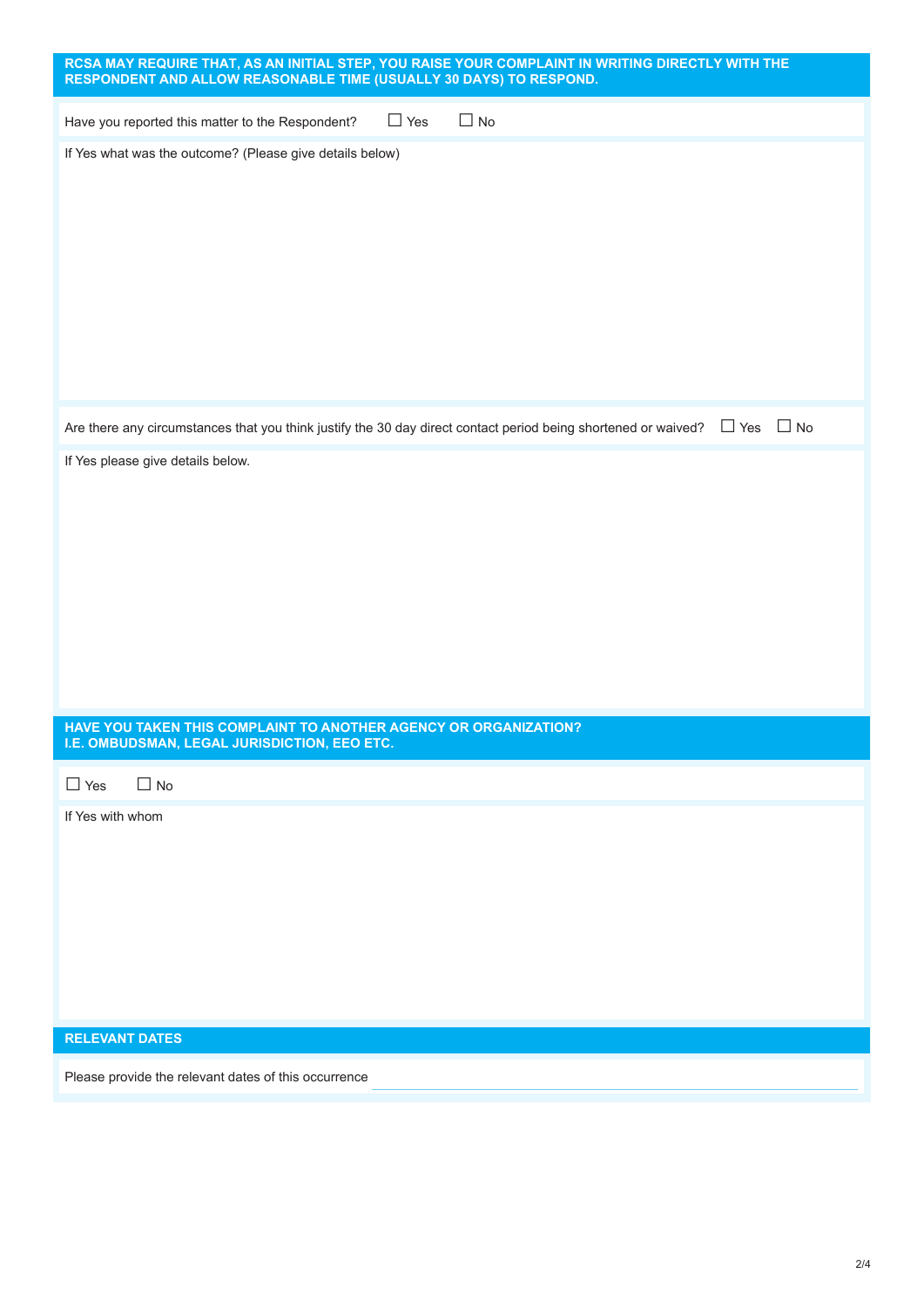Please enter the information sufficient to describe the nature of the complaint and how it has impacted you / your business. We need to know:

- Where it happened (Location, e.g. state & suburb);
- The facts about what happened in chronological order (include dates);
- Who did it (including the names of any people concerned in relation to this complaint);
- How and when you found out about it;
- Copies of supporting evidence, such as terms of business, contracts, records of conversations, and any supporting correspondence;
- Details of what you think the Member ought to have done in order to meet the standard of professional conduct required of it under the Code;
- Any other relevant details.

If there is insufficient room above please provide further information on an additional page.

**HOW HAS THIS AFFECTED YOU/YOUR BUSINESS**

**WHAT YOU BELIEVE THE MEMBER SHOULD HAVE DONE TO MEET THE CODE STANDARD**

Please indicate what you believe the Members should have done to meet the standard of professional conduct required by the Code.